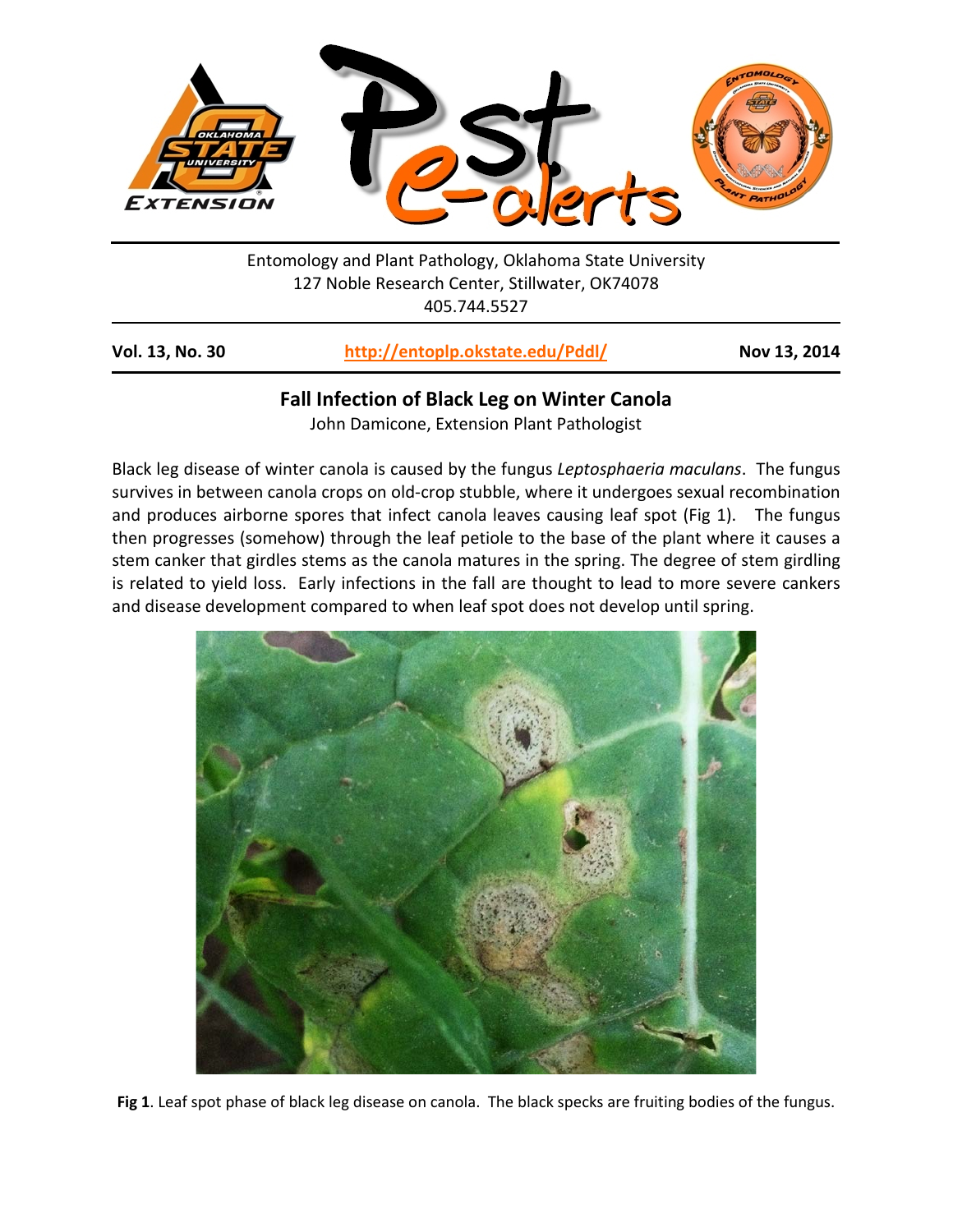I observed leaf spot this week in one of two fields planted as part of a canola research trial (Fig. 2). The field with leaf spot was large (knee high) while the field without leaf spot had smaller plants. Both fields were planted within a week and were inoculated with stubble collected in June from canola fields with black leg. This is the second consecutive year in which we have observed fall infections of black leg. Hot and dry conditions during the summers of 2011 and 2012 probably retarded development of the fungus on the stubble and delayed the appearance of leaf spot until the spring. In fungicide trials conducted during these years, statistically significant yield responses only occurred in the 2014 trial that had fall infection in 2013. It will be interesting to see if the same trend occurs and allows us to make more definitive fungicide recommendations on canola.



**Fig 2**. Leaf spot on winter canola in Fall 2014. \_\_\_\_\_\_\_\_\_\_\_\_\_\_\_\_\_\_\_\_\_\_\_\_\_\_\_\_\_\_\_\_\_\_\_\_\_\_\_\_\_\_\_\_\_\_\_\_\_\_\_\_\_\_\_\_\_\_\_\_\_\_\_\_\_\_\_\_\_\_\_\_\_\_\_\_\_\_

## **Soybean Rust Found in Oklahoma for the First Time in 5 Years**

John Damicone, Extension Plant Pathologist

Soybean rust is an invasive plant disease that caused considerable concern in the soybean industry when it was first discovered in the US in 2004. The fungus is an obligate parasite that can only survive on living plants. As a result, it does not survive where freezing temperatures kill vegetation and it must move from south to north from tropical and sub-tropical areas each year on successively planted crops to reach Oklahoma. Because the disease is difficult to identify, there has been a coordinated effort to monitor the progress of soybean rust so that